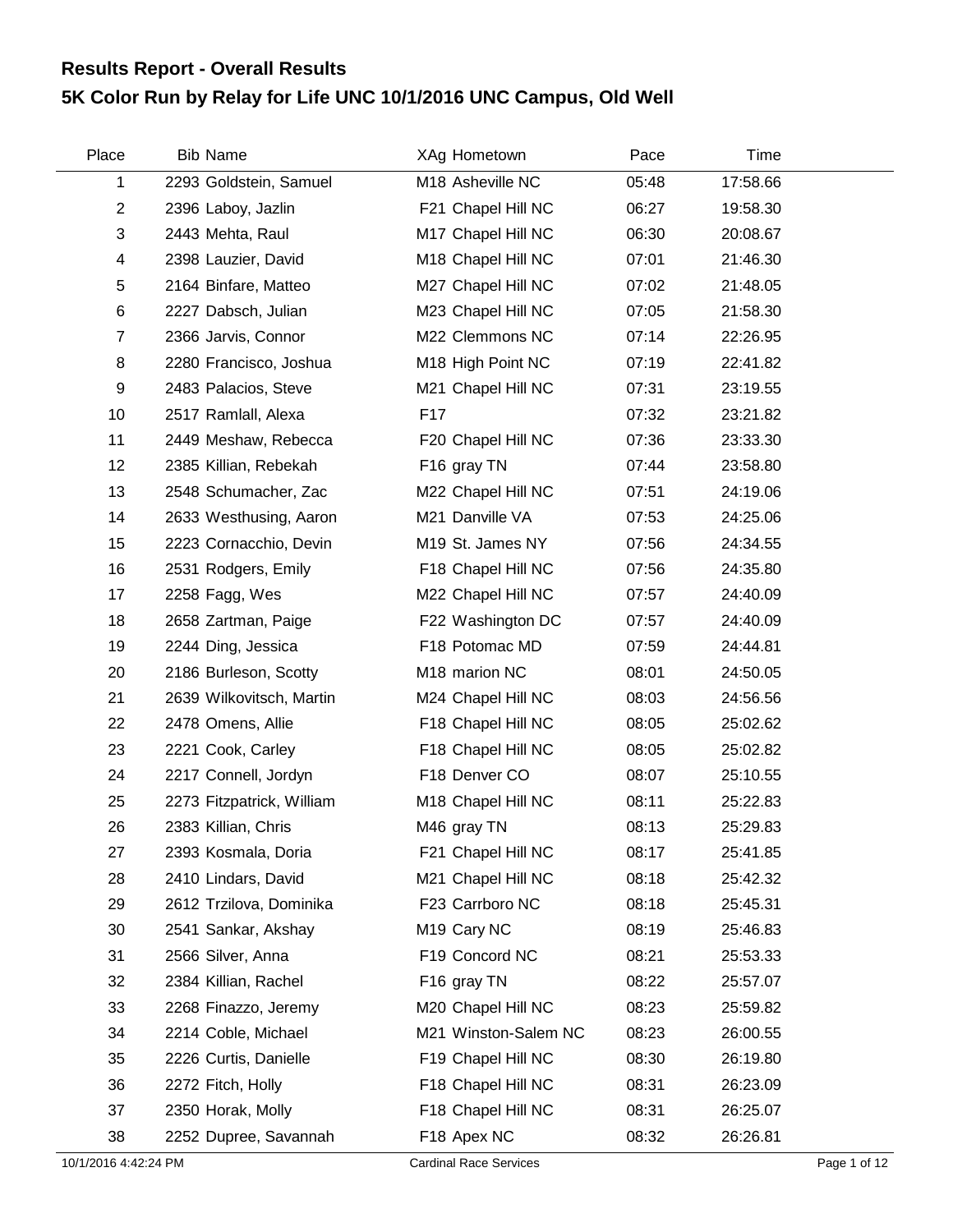| Place | <b>Bib Name</b>            | XAg Hometown       | Pace  | Time     |  |
|-------|----------------------------|--------------------|-------|----------|--|
| 39    | 2568 Silver, Lydia         | F18 Chapel Hill NC | 08:32 | 26:26.83 |  |
| 40    | 2303 Gregorio, Victoria    | F18 Chapel Hill NC | 08:33 | 26:29.31 |  |
| 41    | 2404 Lewis, Macy           | F18 Chapel Hill NC | 08:33 | 26:29.57 |  |
| 42    | 2665 Zimmermann, Antonia   | F21 Chapel Hill NC | 08:34 | 26:34.55 |  |
| 43    | 2469 Netscher, Cade        | M22 Durham NC      | 08:36 | 26:39.55 |  |
| 44    | 2370 Jones, Ashlyn         | F20 Chapel Hill NC | 08:36 | 26:39.56 |  |
| 45    | 2330 Hartman, Jonathan     | M22 Durham NC      | 08:42 | 26:59.55 |  |
| 46    | 2437 Mazzotta, Edoardo     | M23 Chapel Hill NC | 08:44 | 27:04.32 |  |
| 47    | 2648 Wooten, Maxwell       | M18 Chapel Hill NC | 08:44 | 27:05.05 |  |
| 48    | 2374 Joyner, Rachel        | F19 Chapel Hill NC | 08:46 | 27:10.30 |  |
| 49    | 2407 Liles, Anna           | F17 Chapel Hill NC | 08:49 | 27:20.06 |  |
| 50    | 2586 Stouffer, Joy         | F18 Chapel Hill NC | 08:49 | 27:20.82 |  |
| 51    | 2518 Reddy, Rishika        | F17 CARY NC        | 08:50 | 27:23.32 |  |
| 52    | 2500 Pierce, Mary Gates    | F18 Chapel Hill NC | 08:52 | 27:27.82 |  |
| 53    | 2563 Shanahan, Laura       | F18 Chapel Hill NC | 08:54 | 27:34.06 |  |
| 54    | 2509 Proca, Alexandra      | F18 Chapel Hill NC | 08:54 | 27:35.81 |  |
| 55    | 2622 VonWald, lan          | M24 Chapel Hill NC | 08:58 | 27:47.34 |  |
| 56    | 2486 Parker, Brynlee       | F20 Chapel Hill NC | 08:58 | 27:47.81 |  |
| 57    | 2651 Wu, Huaitong          | M19 Carrboro NC    | 09:02 | 27:59.56 |  |
| 58    | 2375 Kalin, Sydney         | F21 Chapel Hill NC | 09:04 | 28:06.55 |  |
| 59    | 2377 Kan, Anthony          | M24 Chapel Hill NC | 09:04 | 28:06.56 |  |
| 60    | 2654 Yapundich, Morgan     | F20 Chapel Hill NC | 09:06 | 28:11.80 |  |
| 61    | 2311 Guthrie, Karson       | F18 Chapel Hill NC | 09:06 | 28:11.80 |  |
| 62    | 2582 Stephens, Christopher | M21 Carrboro NC    | 09:07 | 28:14.81 |  |
| 63    | 2315 Hagstrom, Andrew      | M28 Chapel Hill NC | 09:09 | 28:21.30 |  |
| 64    | 2646 Winfree, Jessie       | F20 Chapel Hill NC | 09:09 | 28:23.32 |  |
| 65    | 2340 Hernandez, Mariela    | F37 Chapel Hill NC | 09:11 | 28:26.81 |  |
| 66    | 2519 Reese, Iris           | F49 Chapel Hill NC | 09:11 | 28:27.31 |  |
| 67    | 2262 Farrar, Laura         | F34 Morrisville NC | 09:12 | 28:31.12 |  |
| 68    | 2348 HOLLINGSWORTH, ALLY   | F21 Chapel Hill NC | 09:14 | 28:38.08 |  |
| 69    | 2355 Hsu, Jeremiah         | M19 Chapel Hill NC | 09:16 | 28:43.55 |  |
| 70    | 2238 Dela Cruz, Francis    | M21 Durham NC      | 09:16 | 28:44.56 |  |
| 71    | 2369 Johnson, Tammy        | F44 Sanford NC     | 09:20 | 28:54.55 |  |
| 72    | 2458 Monahan, Michaela     | F19 Chapel Hill NC | 09:20 | 28:56.08 |  |
| 73    | 2450 Metcalf, Will         | M19 Chapel Hill NC | 09:21 | 28:58.08 |  |
| 74    | 2603 Thornburg, Hannah     | F19 Chapel Hill NC | 09:21 | 28:58.30 |  |
| 75    | 2300 Graham, Rose-Helen    | F21 Chapel Hill NC | 09:22 | 29:03.55 |  |
| 76    | 2467 Neff, Megan           | F19 Chapel Hill NC | 09:24 | 29:08.33 |  |
| 77    | 2248 Doherty, Kyle         | M19 Beverly MA     | 09:24 | 29:08.49 |  |
| 78    | 2574 Slowinski, Jillian    | F18 Chapel Hill NC | 09:26 | 29:14.80 |  |
| 79    | 2433 Matsuyama, Noriko     | F31 DURHAM NC      | 09:27 | 29:18.06 |  |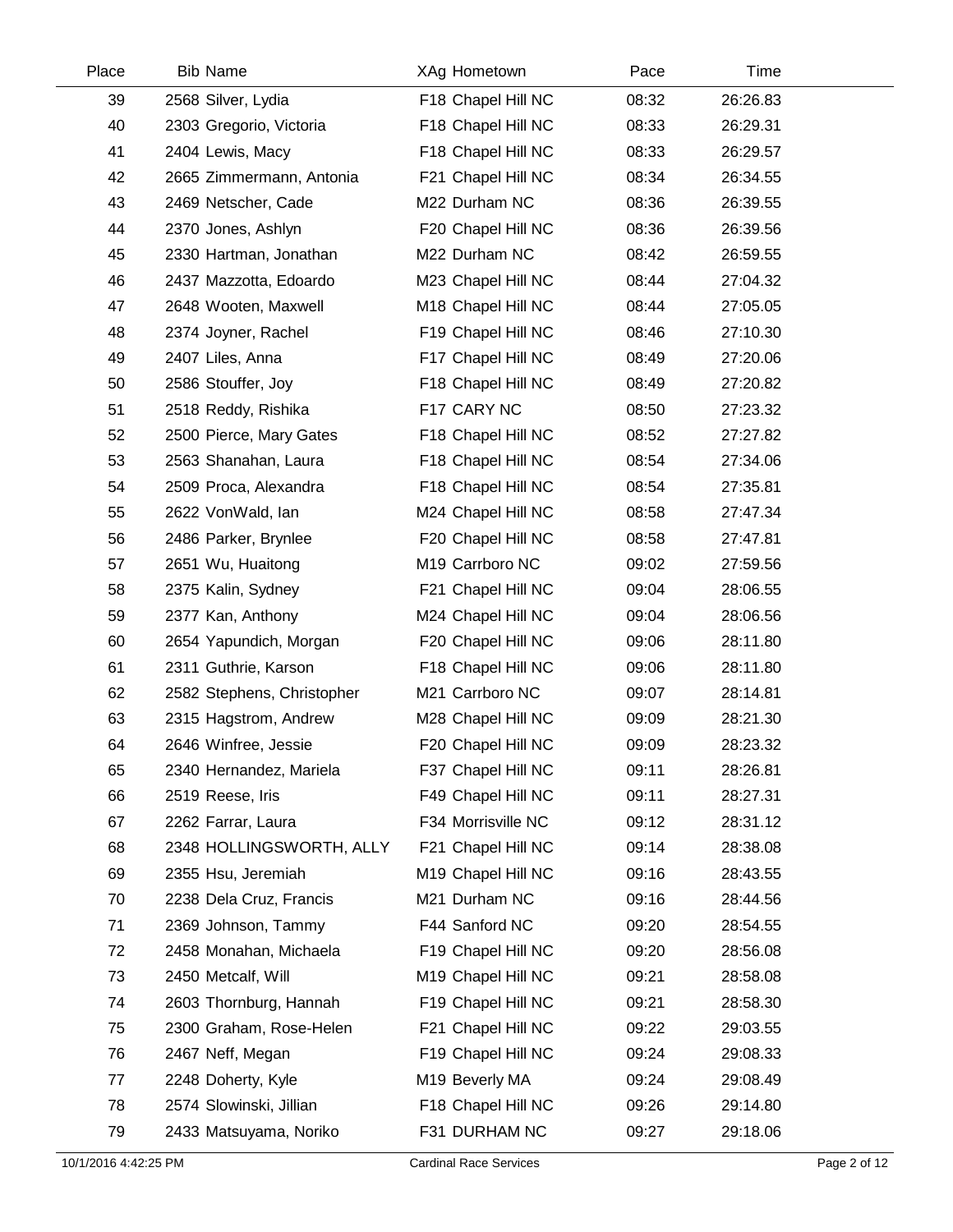| Place | <b>Bib Name</b>           | XAg Hometown               | Pace  | Time     |  |
|-------|---------------------------|----------------------------|-------|----------|--|
| 80    | 2435 Matthews, Patrick    | M35 Sanford NC             | 09:29 | 29:24.56 |  |
| 81    | 2575 Smith, Tim           | M46 Sanford NC             | 09:30 | 29:26.05 |  |
| 82    | 2346 Hoffman, Alexa       | F19 CARY NC                | 09:30 | 29:27.80 |  |
| 83    | 2402 Leonard, Kresen      | F19 Chapel Hill NC         | 09:31 | 29:30.31 |  |
| 84    | 2487 Parker, Jordan       | F24 Cary NC                | 09:32 | 29:33.33 |  |
| 85    | 2430 Marshall, Sydney     | F23 RALEIGH NC             | 09:32 | 29:33.56 |  |
| 86    | 2416 Lloyd, Abigail       | F19 Chapel Hill NC         | 09:33 | 29:35.57 |  |
| 87    | 2573 Slover, Rachel       | F18 Chapel Hill NC         | 09:34 | 29:38.56 |  |
| 88    | 2379 Kennedy, Katie       | F19 Chapel Hill NC         | 09:37 | 29:47.58 |  |
| 89    | 2156 Bautista, Denice     | F20 Chapel Hill NC         | 09:37 | 29:47.80 |  |
| 90    | 2215 Comanici, Katie      | F23 Chapel Hill NC         | 09:37 | 29:49.57 |  |
| 91    | 2408 Lin, Amy             | F23 Chapel Hill NC         | 09:37 | 29:49.58 |  |
| 92    | 2256 Emerson, Rachel      | F19 Winston-Salem NC       | 09:38 | 29:52.32 |  |
| 93    | 2656 Yon, Keith           | M23 Chapel Hill NC         | 09:39 | 29:54.59 |  |
| 94    | 2611 Travis, Catie        | F22 Chapel Hill NC         | 09:39 | 29:54.59 |  |
| 95    | 2499 Pevonka, Caroline    | F20 Chapel Hill NC         | 09:40 | 29:57.29 |  |
| 96    | 2636 Whitty, Chrissy      | F20 Chapel Hill NC         | 09:40 | 29:57.33 |  |
| 97    | 2564 Shi, Jennifer        | F18 Cary NC                | 09:40 | 29:59.31 |  |
| 98    | 2666 Zou, Ami             | F19 Chapel Hill NC         | 09:41 | 30:00.32 |  |
| 99    | 2329 Harrison, Jackson    | M19 Chapel Hill NC         | 09:41 | 30:00.82 |  |
| 100   | 2542 Santana, Vivi        | F18 Chapel Hill NC         | 09:42 | 30:05.09 |  |
| 101   | 2247 Dodd, Geoffrey       | M19                        | 09:43 | 30:05.81 |  |
| 102   | 2423 Maharty, Alexis      | F19 Lumberton NC           | 09:44 | 30:11.33 |  |
| 103   | 2193 Campbell, Kayla      | F21 Chapel Hill NC         | 09:45 | 30:13.08 |  |
| 104   | 2306 Gross, Caitlin       | F18 New Bern NC            | 09:45 | 30:13.56 |  |
| 105   | 2625 Waldstein, Isaac     | M30 Carrboro NC            | 09:45 | 30:14.06 |  |
| 106   | 2281 Franks, Francie      | F18 Chapel Hill NC         | 09:45 | 30:14.56 |  |
| 107   | 2246 Do, Justin           | M18 RALEIGH NC             | 09:45 | 30:14.56 |  |
| 108   | 2561 Shah, Syed           | M19 Raleigh NC             | 09:46 | 30:17.82 |  |
| 109   | 2299 Grace, Daniel-Hannah | F <sub>19</sub>            | 09:47 | 30:20.07 |  |
| 110   | 2444 Melfi, Elliot        | M <sub>18</sub> RALEIGH NC | 09:48 | 30:24.05 |  |
| 111   | 2184 Bulla, Emily         | F19 Beaufort NC            | 09:49 | 30:24.56 |  |
| 112   | 2307 Grover, Kurren       | M20 Chapel Hill NC         | 09:49 | 30:25.80 |  |
| 113   | 2513 Rackley, Jesse       | M18 Asheville NC           | 09:50 | 30:28.08 |  |
| 114   | 2294 Gontaruk, Irina      | F31 Chapel Hill NC         | 09:50 | 30:29.55 |  |
| 115   | 2138 Allen, Louis         | M19 CHARLOTTE NC           | 09:50 | 30:30.32 |  |
| 116   | 2173 Branch, Lisa         | F18 Huntersville NC        | 09:53 | 30:38.08 |  |
| 117   | 2524 Riley, Mason         | M22 Carrboro NC            | 09:53 | 30:38.31 |  |
| 118   | 2155 Battaglia, Rachel    | F23 Chapel Hill NC         | 09:55 | 30:43.57 |  |
| 119   | 2326 Harris, Megan        | F19 Chapel Hill NC         | 10:02 | 31:05.33 |  |
| 120   | 2282 Friou, Julia         | F19 Chapel Hill NC         | 10:02 | 31:05.55 |  |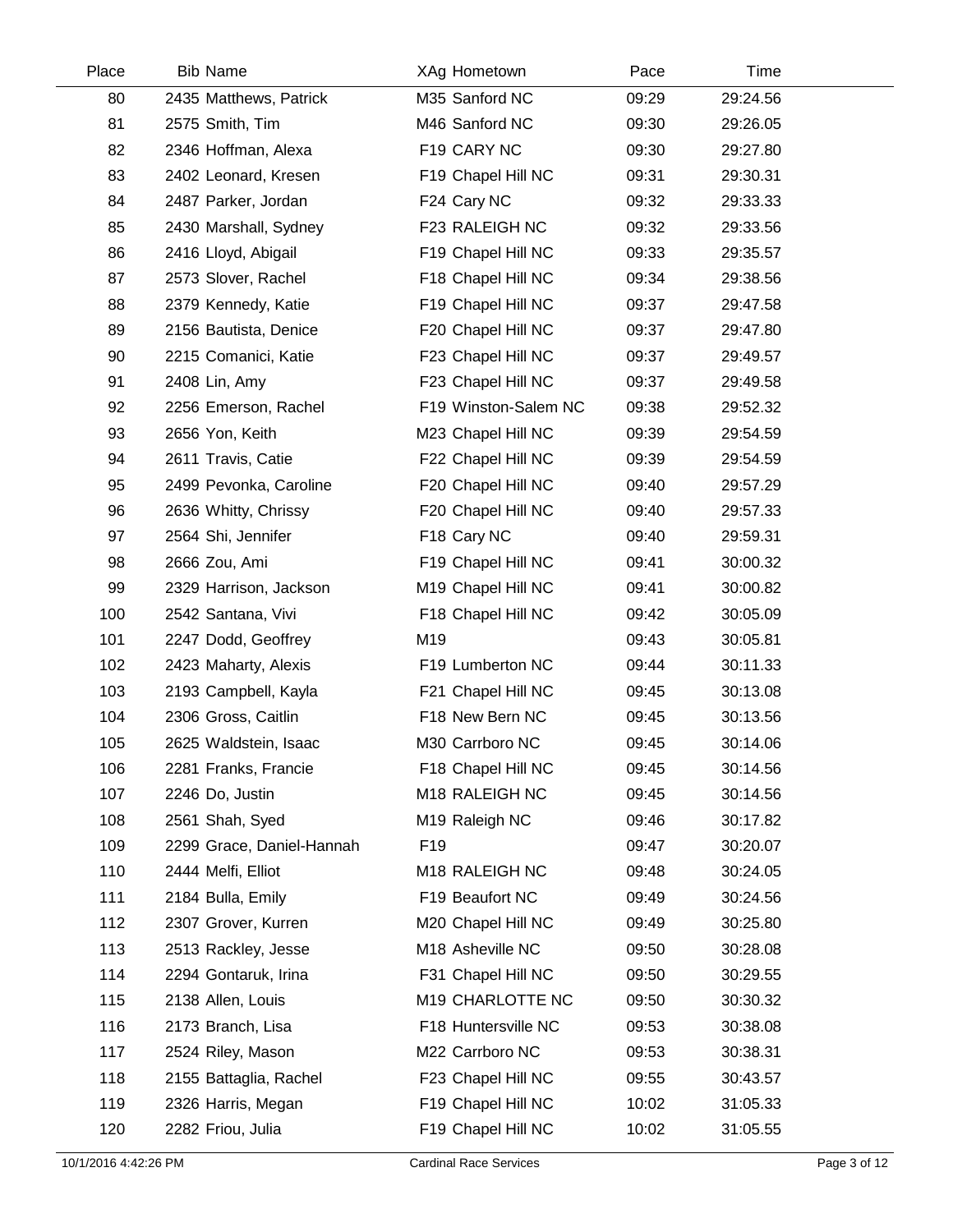| Place | <b>Bib Name</b>             | XAg Hometown       | Pace  | Time     |  |
|-------|-----------------------------|--------------------|-------|----------|--|
| 121   | 2627 Washington, Brady      | M34 Chapel Hill NC | 10:03 | 31:09.06 |  |
| 122   | 2584 Stonehouse, Anne Marie | F18 Chapel Hill NC | 10:08 | 31:26.07 |  |
| 123   | 2501 Pittman, Emily         | F18 Chapel Hill NC | 10:08 | 31:26.30 |  |
| 124   | 2297 Goodwin, Emma          | F18 Chapel Hill NC | 10:09 | 31:28.55 |  |
| 125   | 2225 Coveney, Dylan         | M22 Chapel Hill NC | 10:10 | 31:29.83 |  |
| 126   | 2169 Booker, Tess           | F22 Chapel Hill NC | 10:10 | 31:30.07 |  |
| 127   | 2314 Hagood, Alex           | F20 Chapel Hill NC | 10:10 | 31:31.56 |  |
| 128   | 2364 Jacobson, Briana       | F21 Chapel Hill NC | 10:14 | 31:42.32 |  |
| 129   | 2263 Farrell, Jane          | F18 Chapel Hill NC | 10:15 | 31:46.07 |  |
| 130   | 2543 Sanzone, Erin          | F <sub>18</sub>    | 10:15 | 31:46.08 |  |
| 131   | 2332 Hawley, Andrew         | M19 Angier NC      | 10:16 | 31:49.58 |  |
| 132   | 2331 Hawley, Andrea         | F19 Chapel Hill NC | 10:17 | 31:51.57 |  |
| 133   | 2425 Makgill, Roess         | F19 Chapel Hill NC | 10:17 | 31:53.81 |  |
| 134   | 2229 Danes, Emily           | F20 Chapel Hill NC | 10:18 | 31:54.83 |  |
| 135   | 2635 Whitehurst, Joel       | M21 Jamesville NC  | 10:18 | 31:56.31 |  |
| 136   | 2301 Grant, Sarah           | F19 Chapel Hill NC | 10:19 | 31:58.07 |  |
| 137   | 2411 Lindsey, Zack          | M19 Chapel Hill NC | 10:19 | 32:00.32 |  |
| 138   | 2536 Sakai, Yuna            | F20 Chapel Hill NC | 10:20 | 32:01.55 |  |
| 139   | 2595 Tan, Kat               | F19 Chapel Hill NC | 10:20 | 32:01.57 |  |
| 140   | 2337 Hendrix, Adam          | M19                | 10:21 | 32:05.07 |  |
| 141   | 2459 Monroe, Olivia         | F19 Apex NC        | 10:21 | 32:05.55 |  |
| 142   | 2136 AHUMADA, CAROLINA      | F33 Chapel Hill NC | 10:24 | 32:13.07 |  |
| 143   | 2489 Paulk, Chelsea         | F26 DURHAM NC      | 10:27 | 32:25.06 |  |
| 144   | 2198 Carmichael, Erin       | F18 Chapel Hill NC | 10:31 | 32:37.05 |  |
| 145   | 2145 Armpriester, Lauren    | F18 Apex NC        | 10:31 | 32:37.06 |  |
| 146   | 2389 Kirkpatrick, Prescott  | M18 GRAHAM NC      | 10:34 | 32:44.07 |  |
| 147   | 2551 Schy, Kati             | F18 Chapel Hill NC | 10:34 | 32:46.32 |  |
| 148   | 2432 Mathison, Kimberly     | F18 Chapel Hill NC | 10:36 | 32:52.34 |  |
| 149   | 2490 Paulk, Mike            | M26 DURHAM NC      | 10:37 | 32:53.57 |  |
| 150   | 2505 Porter, Joseph         | M26 Clemson SC     | 10:37 | 32:54.82 |  |
| 151   | 2630 Weatherford, Haley     | F19 Chapel Hill NC | 10:38 | 32:58.31 |  |
| 152   | 2372 Jones, Sydney          | F19 Chapel Hill NC | 10:38 | 32:58.84 |  |
| 153   | 2208 Choudhury, Caroline    | F19 Chapel Hill NC | 10:39 | 33:00.06 |  |
| 154   | 2477 O'Donohue, Katy        | F19 Chapel Hill NC | 10:45 | 33:18.56 |  |
| 155   | 2434 Matsuyama, Yuichi      | M31 DURHAM NC      | 10:45 | 33:18.59 |  |
| 156   | 2292 Godoy, Manuel          | M33 DURHAM NC      | 10:47 | 33:25.33 |  |
| 157   | 2448 Mendez, Nayeli         | F3 DURHAM NC       | 10:47 | 33:25.57 |  |
| 158   | 2271 Fisher, Zoe            | F21 Chapel Hill NC | 10:47 | 33:26.32 |  |
| 159   | 2270 Fischler, Hannah       | F21 Chapel Hill NC | 10:47 | 33:26.55 |  |
| 160   | 2196 Cardinale, Kathleen    | F30 DURHAM NC      | 10:54 | 33:47.05 |  |
| 161   | 2253 Ehrbar, Jane           | F20 Chapel Hill NC | 10:54 | 33:48.57 |  |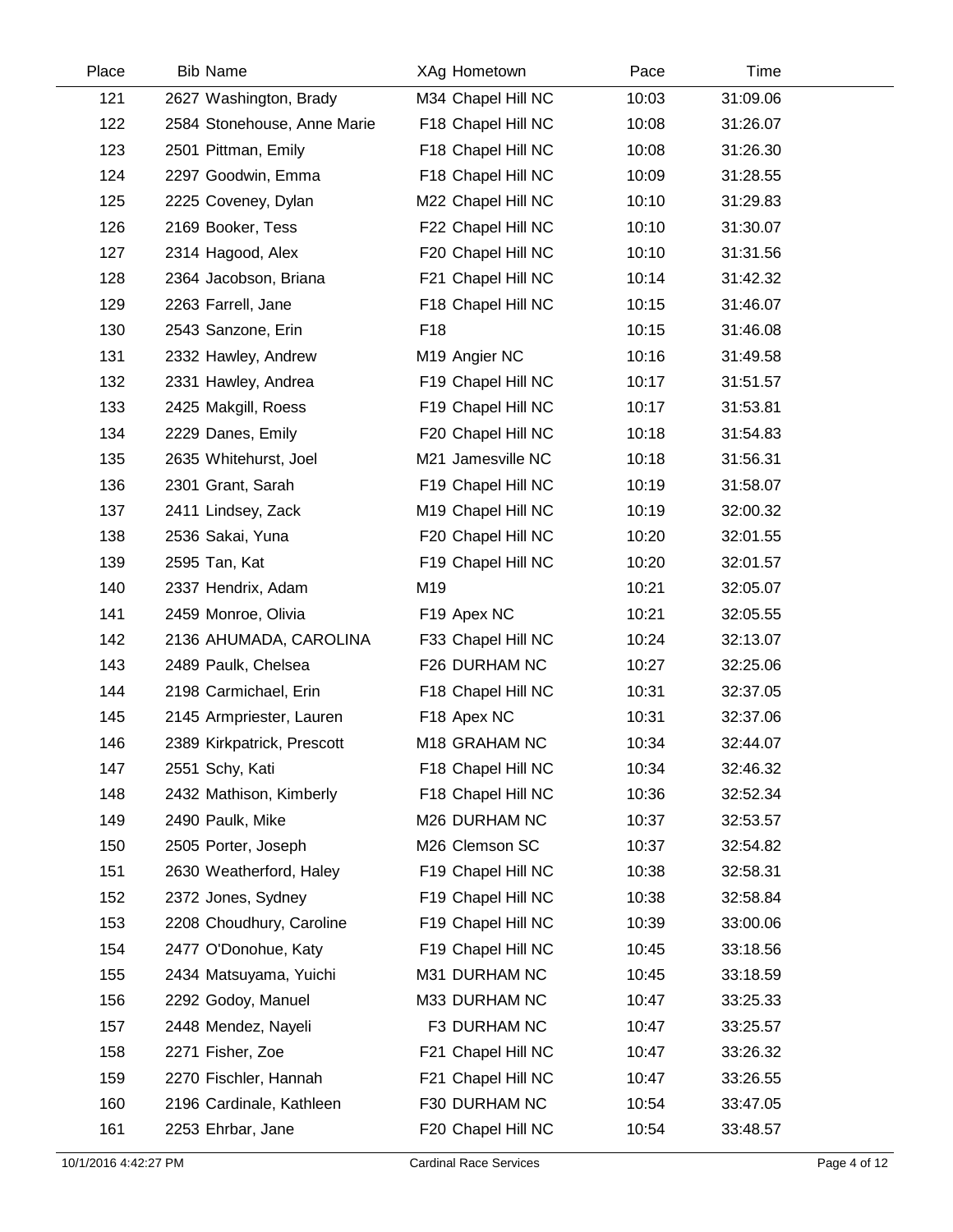| Place | <b>Bib Name</b>           | XAg Hometown       | Pace  | Time     |  |
|-------|---------------------------|--------------------|-------|----------|--|
| 162   | 2545 Scannell, Erin       | F19 Chapel Hill NC | 10:57 | 33:57.07 |  |
| 163   | 2494 Peck, Tracy          | F47 WAKE FOREST N  | 10:58 | 33:58.81 |  |
| 164   | 2353 Howard, Antonio      | M28 Chapel Hill NC | 10:58 | 34:00.56 |  |
| 165   | 2354 Howard, Cindy        | F28 Chapel Hill NC | 10:58 | 34:00.83 |  |
| 166   | 2643 Willis, Sydney       | F16 Raleigh NC     | 10:59 | 34:02.33 |  |
| 167   | 2493 Peck, Emma           | F16 WAKE FOREST N  | 10:59 | 34:04.06 |  |
| 168   | 2414 Liu, Sue             | F23 Chapel Hill NC | 11:02 | 34:11.30 |  |
| 169   | 2177 Britton, Elzabeth    | F25 Chapel Hill NC | 11:09 | 34:33.07 |  |
| 170   | 2279 Franca, Wendy        | F28 Chapel Hill NC | 11:09 | 34:33.83 |  |
| 171   | 2165 Black, Lilly         | F19 BURLINGTON NC  | 11:10 | 34:36.82 |  |
| 172   | 2533 Russell, Danielle    | F19 Timberlake NC  | 11:10 | 34:37.05 |  |
| 173   | 2403 Lesha, Lauren        | F18 Chapel Hill NC | 11:11 | 34:40.80 |  |
| 174   | 2649 Worden, Danja        | F21 Gibsonville NC | 11:12 | 34:44.31 |  |
| 175   | 2457 Minor, Jessi         | F21 Chapel Hill NC | 11:12 | 34:44.58 |  |
| 176   | 2617 VanSant, Allie       | F19 Mooresville NC | 11:13 | 34:46.83 |  |
| 177   | 2382 Kidd, Elloise        | F22 Chapel Hill NC | 11:13 | 34:47.07 |  |
| 178   | 2520 Rendell, Kathryn     | F22 Chapel Hill NC | 11:14 | 34:48.81 |  |
| 179   | 2150 Bafia, Nicholas      | M18 Chapel Hill NC | 11:14 | 34:49.06 |  |
| 180   | 2243 Dillon, Makayla      | F18 Chapel Hill NC | 11:14 | 34:50.31 |  |
| 181   | 2249 Done, Tala           | M21 Chapel Hill NC | 11:18 | 35:00.83 |  |
| 182   | 2361 Isley, Carrie        | F21 Chapel Hill NC | 11:18 | 35:01.82 |  |
| 183   | 2615 Vallecillo, Jorge    | M22 West Islip NY  | 11:18 | 35:02.31 |  |
| 184   | 2424 Mahoney, Caitlin     | F19 Chapel Hill NC | 11:18 | 35:03.30 |  |
| 185   | 2511 Quillin, Ally        | F20 Chapel Hill NC | 11:19 | 35:03.55 |  |
| 186   | 2601 Thompson, Gabrielle  | F18 Mooresville NC | 11:20 | 35:06.83 |  |
| 187   | 2504 Porter, Caroline     | F19 Chapel Hill NC | 11:20 | 35:07.58 |  |
| 188   | 2554 Scott, Kaitlin       | F19 Chapel Hill NC | 11:20 | 35:08.07 |  |
| 189   | 2602 Thompson, John       | M48 Lititz PA      | 11:20 | 35:08.31 |  |
| 190   | 2151 Barker, Jessica      | F21 Chapel Hill NC | 11:23 | 35:18.31 |  |
| 191   | 2152 Barlowe, Eva         | F20 Chapel Hill NC | 11:23 | 35:18.82 |  |
| 192   | 2218 Connors, Brice       | M18 Garner NC      | 11:28 | 35:31.32 |  |
| 193   | 2506 Powell, Savanna      | F19 Chapel Hill NC | 11:31 | 35:40.57 |  |
| 194   | 2496 Perkins, Sydney      | F19 Chapel Hill NC | 11:31 | 35:42.56 |  |
| 195   | 2230 Darrow, Morgan       | F19 Chapel Hill NC | 11:31 | 35:42.80 |  |
| 196   | 2521 Rezac, Emily         | F19 Raleigh NC     | 11:31 | 35:43.32 |  |
| 197   | 2388 Kinoti, Kyende       | F19 Chapel Hill NC | 11:34 | 35:52.30 |  |
| 198   | 2454 Miller, Preston      | M19 Chapel Hill NC | 11:36 | 35:57.05 |  |
| 199   | 2613 Tsai, EmmaLi         | F18 Apex NC        | 11:36 | 35:57.07 |  |
| 200   | 2445 Memmel, Spencer      | M18 Chapel Hill NC | 11:36 | 35:57.30 |  |
| 201   | 2338 Hensley, Daisy       | F17 Chapel Hill NC | 11:36 | 35:57.60 |  |
| 202   | 2588 Stylianou, Christina | F19 Concord NC     | 11:36 | 35:57.83 |  |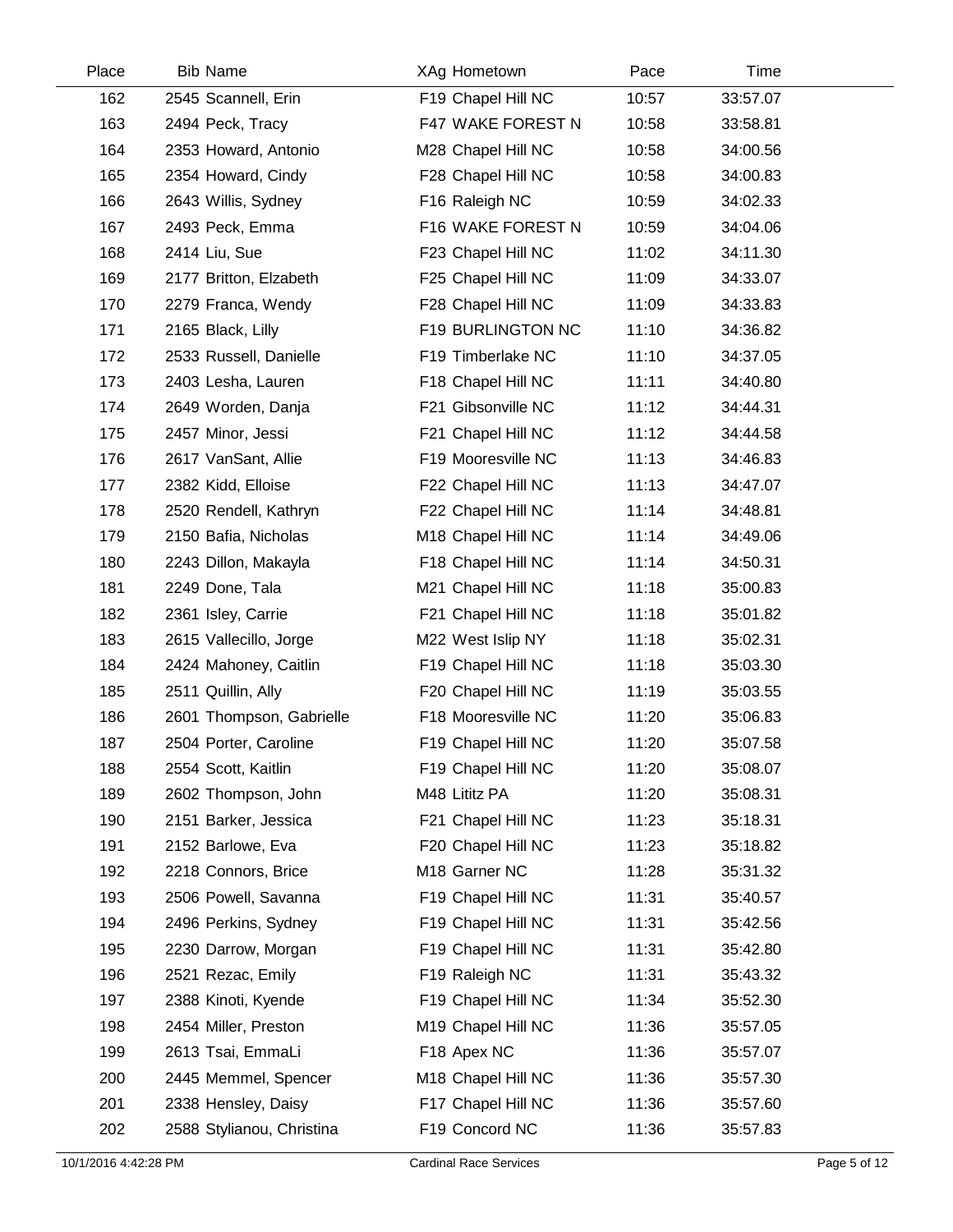| Place | <b>Bib Name</b>            | XAg Hometown         | Pace  | Time     |  |
|-------|----------------------------|----------------------|-------|----------|--|
| 203   | 2405 Li, Rebecca           | F18 Chapel Hill NC   | 11:36 | 35:57.83 |  |
| 204   | 2570 Sisko, Lexi           | F19 Chapel Hill NC   | 11:40 | 36:08.56 |  |
| 205   | 2515 Raisle, Megan         | F18 Chapel Hill NC   | 11:41 | 36:12.05 |  |
| 206   | 2572 Sladen-Dew, Junessa   | F17 Chapel Hill NC   | 11:41 | 36:12.07 |  |
| 207   | 2157 Bautista, Kiara       | F18 Jacksonville NC  | 11:41 | 36:12.80 |  |
| 208   | 2397 Lally, Paige          | F18 Chapel Hill NC   | 11:41 | 36:13.31 |  |
| 209   | 2191 Byrd, Elizabeth       | F19 Chapel Hill NC   | 11:43 | 36:18.60 |  |
| 210   | 2426 Mallikarjunan, Arvind | M19 Chapel Hill NC   | 11:43 | 36:18.84 |  |
| 211   | 2360 Humphrey, Gregory     | M23 Greenville NC    | 11:47 | 36:30.58 |  |
| 212   | 2619 Vazquez, Sal          | M23 Chapel Hill NC   | 11:51 | 36:43.06 |  |
| 213   | 2593 Sultan, Karen         | F23 Chapel Hill NC   | 11:51 | 36:43.32 |  |
| 214   | 2362 Iyer, Nisha           | F18 Cary NC          | 11:53 | 36:50.56 |  |
| 215   | 2342 Hickman, Sierra       | F18 Raleigh NC       | 11:54 | 36:52.82 |  |
| 216   | 2421 Lyons, Rashad         | M22 Greenville NC    | 11:56 | 36:59.59 |  |
| 217   | 2352 HoTong, Rachel        | F17 Chapel Hill NC   | 11:57 | 37:01.83 |  |
| 218   | 2351 HoTong, Andrew        | M21 Chapel Hill NC   | 11:57 | 37:01.83 |  |
| 219   | 2321 Hannah, Rosa          | F19 Raleigh NC       | 11:59 | 37:08.82 |  |
| 220   | 2175 Braye, Maddie         | F19 Raleigh NC       | 12:00 | 37:12.55 |  |
| 221   | 2200 Castellanos, Brittany | F20 Chapel Hill NC   | 12:02 | 37:16.80 |  |
| 222   | 2250 Dove, Emily           | F20 Chapel Hill NC   | 12:02 | 37:17.06 |  |
| 223   | 2289 Getzen, Emily         | F19 Chapel Hill NC   | 12:06 | 37:30.05 |  |
| 224   | 2473 Nguyen, Lee-Ann       | F19 Chapel Hill NC   | 12:06 | 37:30.23 |  |
| 225   | 2632 Weber, JC             | M19 Chapel Hill NC   | 12:12 | 37:49.08 |  |
| 226   | 2427 Maner, Abby           | F19 Chapel Hill NC   | 12:14 | 37:55.33 |  |
| 227   | 2468 Nelson, Bailey        | F19 Williamston NC   | 12:14 | 37:55.51 |  |
| 228   | 2600 Thompson, Deanna      | F18 Pfafftown NC     | 12:14 | 37:56.56 |  |
| 229   | 2539 Salisbury, Katie      | F18 Chapel Hill NC   | 12:15 | 37:57.10 |  |
| 230   | 2162 Berres, Sarah         | F <sub>20</sub>      | 12:15 | 37:57.83 |  |
| 231   | 2641 Williams, Caroline    | F18 Morehead City NC | 12:17 | 38:03.56 |  |
| 232   | 2606 Tickle, Sydney        | F18 Chapel Hill NC   | 12:17 | 38:03.59 |  |
| 233   | 2174 Branch, Meredith      | F20 Chapel Hill NC   | 12:18 | 38:07.31 |  |
| 234   | 2399 Laws, Lucy            | F21 Chapel Hill NC   | 12:20 | 38:15.10 |  |
| 235   | 2245 Dinyari, Audrey       | F21 Chapel Hill NC   | 12:20 | 38:15.34 |  |
| 236   | 2317 Hamer, April          | F21 Chapel Hill NC   | 12:22 | 38:18.84 |  |
| 237   | 2333 Hayes, Madison        | F21 Chapel Hill NC   | 12:22 | 38:19.81 |  |
| 238   | 2141 Amos, Madelyn         | F18 Rocky Mount NC   | 12:24 | 38:25.04 |  |
| 239   | 2565 Shim, Eunice          | F22 Chapel Hill NC   | 12:24 | 38:26.81 |  |
| 240   | 2154 Barnes, Georgia       | F18 Chapel Hill NC   | 12:25 | 38:28.83 |  |
| 241   | 2163 Bina, McKenzie        | F18 Olney MD         | 12:25 | 38:29.08 |  |
| 242   | 2129 Abel, Jess            | F19 Huntersville NC  | 12:25 | 38:30.06 |  |
| 243   | 2222 Cook, Jamie           | F20 Chapel Hill NC   | 12:26 | 38:32.57 |  |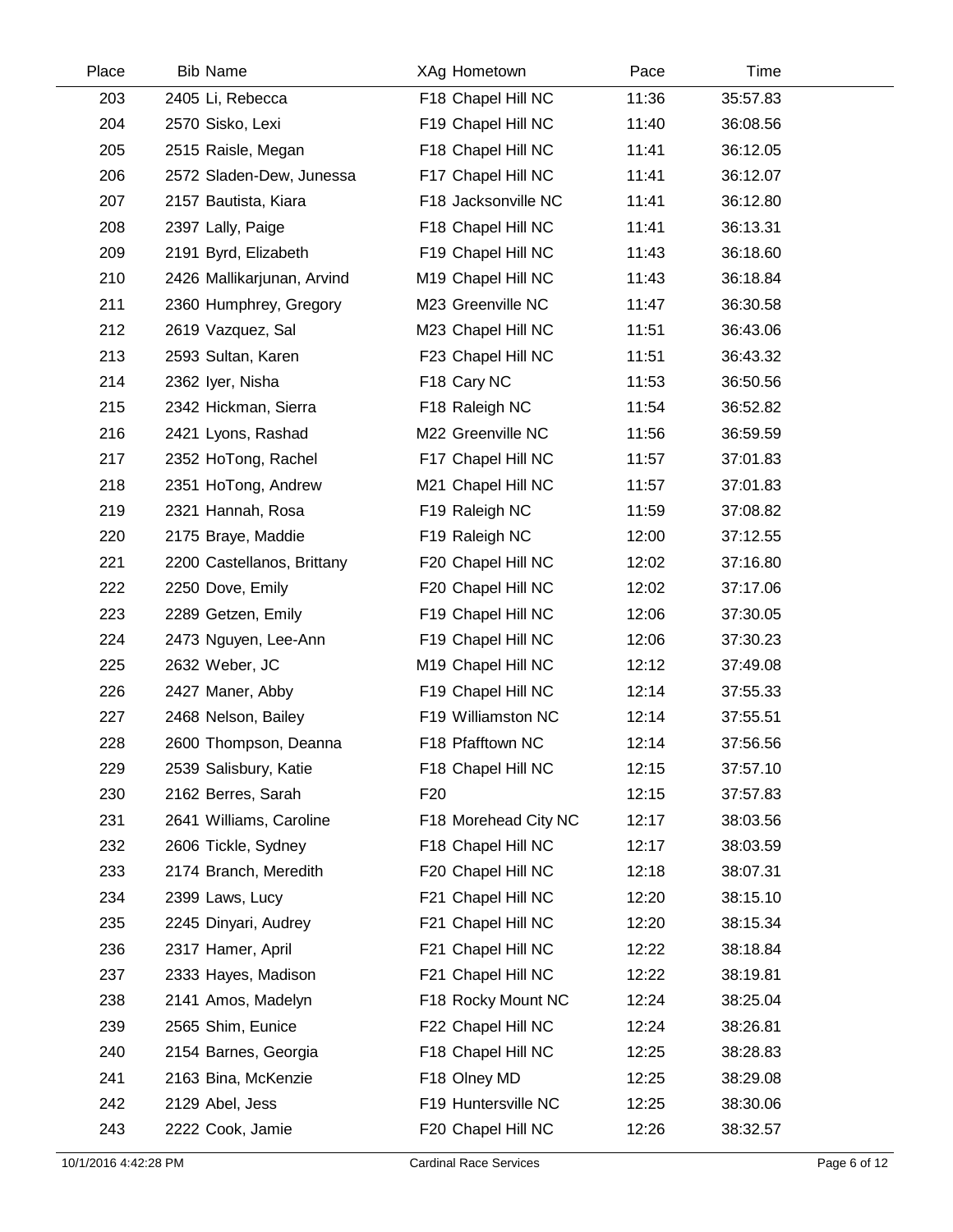| Place | <b>Bib Name</b>               | XAg Hometown              | Pace  | Time     |  |
|-------|-------------------------------|---------------------------|-------|----------|--|
| 244   | 2579 Sprecher, Molly          | F19 Chapel Hill NC        | 12:27 | 38:36.55 |  |
| 245   | 2190 Byrd, Courtney           | F18 Wilmington NC         | 12:27 | 38:36.78 |  |
| 246   | 2265 Ferraro, Samantha        | F18 Chapel Hill NC        | 12:28 | 38:38.84 |  |
| 247   | 2233 Davis, Macey             | F <sub>18</sub>           | 12:28 | 38:39.07 |  |
| 248   | 2158 Beck, Spencer            | M20 Chapel Hill NC        | 12:29 | 38:42.55 |  |
| 249   | 2130 Adams, Mary-Catherine    | F18 Chapel Hill NC        | 12:30 | 38:43.56 |  |
| 250   | 2512 Racioppi, Alexis         | F18 Chapel Hill NC        | 12:30 | 38:46.07 |  |
| 251   | 2290 Gibeau, Mary             | F18 Chapel Hill NC        | 12:30 | 38:46.34 |  |
| 252   | 2558 Sha, P                   | F26 Durham NC             | 12:31 | 38:49.32 |  |
| 253   | 2498 Peterson, Geomae         | F19 Chapel Hill NC        | 12:33 | 38:55.55 |  |
| 254   | 2502 Pless, Matt              | M23 Concord NC            | 12:38 | 39:08.84 |  |
| 255   | 2567 Silver, Lauren           | F24 Concord NC            | 12:38 | 39:09.56 |  |
| 256   | 2220 Conway, Sydney           | F18 Chapel Hill NC        | 12:39 | 39:13.10 |  |
| 257   | 2436 May, Ashley              | F18 Huntersville NC       | 12:42 | 39:23.58 |  |
| 258   | 2358 Huang, Ryan              | M19 Chapel Hill NC        | 12:44 | 39:29.83 |  |
| 259   | 2211 Ciuffreda, Valentina     | F19 Chapel Hill NC        | 12:49 | 39:43.82 |  |
| 260   | 2660 Zhang, Andrew            | M18 RALEIGH NC            | 12:50 | 39:45.81 |  |
| 261   | 2472 Nguyen, David            | M18 CHARLOTTE NC          | 12:50 | 39:46.31 |  |
| 262   | 2132 Aguilar, Kayla           | F13 Holly Springs NC      | 12:50 | 39:48.07 |  |
| 263   | 2302 Gree, Destiny            | F18 Chapel Hill NC        | 12:51 | 39:50.30 |  |
| 264   | 2485 Park, Olivia             | F19 Chapel Hill NC        | 12:52 | 39:54.57 |  |
| 265   | 2438 McAdon, Sarah            | F19 Chapel Hill NC        | 12:53 | 39:55.05 |  |
| 266   | 2460 Muir, Marie              | F19 Chapel Hill NC        | 12:53 | 39:55.05 |  |
| 267   | 2318 Hanback, Tyger           | M18 Edgewater MD          | 12:54 | 39:58.06 |  |
| 268   | 2580 Sridhar, Priya           | F <sub>18</sub>           | 12:54 | 39:58.60 |  |
| 269   | 2236 Del Mastro, Michela      | F19 Chapel Hill NC        | 12:54 | 39:59.30 |  |
| 270   | 2137 Alexander, Melody        | F17 Chapel Hill NC        | 12:54 | 39:59.80 |  |
| 271   | 2192 Caleary, Sarah           | F20 Chapel Hill NC        | 12:58 | 40:10.32 |  |
| 272   | 2578 Sorensen, Julia          | F20 Chapel Hill NC        | 12:58 | 40:11.30 |  |
| 273   | 2296 Gonzalez-argoti, Tatiana | F20 Chapel Hill NC        | 12:58 | 40:11.80 |  |
| 274   | 2168 Blinson, Laura           | F19 LEXINGTON NC          | 12:58 | 40:12.57 |  |
| 275   | 2598 Teachey, Jordan          | F19 Chapel Hill NC        | 12:58 | 40:13.08 |  |
| 276   | 2481 Ostrowski, Anna          | F19 Durham NC             | 12:59 | 40:14.10 |  |
| 277   | 2463 Mutune, Hilda            | F33 Durham NC             | 12:59 | 40:14.34 |  |
| 278   | 2371 Jones, Kierstyn          | F19 Chapel Hill NC        | 12:59 | 40:14.60 |  |
| 279   | 2465 Nam, Alicia              | F18 Chapel Hill NC        | 13:03 | 40:26.06 |  |
| 280   | 2532 Roth, Alyssa             | F18 Chapel Hill NC        | 13:03 | 40:26.56 |  |
| 281   | 2470 Neumann, Hannah          | F19 Chapel Hill NC        | 13:09 | 40:45.58 |  |
| 282   | 2213 Cobb, Chandler           | F21 Chapel Hill NC        | 13:09 | 40:45.80 |  |
| 283   | 2585 Stonehouse, Jane         | F19 RALEIGH NC            | 13:11 | 40:52.06 |  |
| 284   | 2395 Kumar, Prasanna          | M <sub>19</sub> Dacula GA | 13:14 | 41:00.59 |  |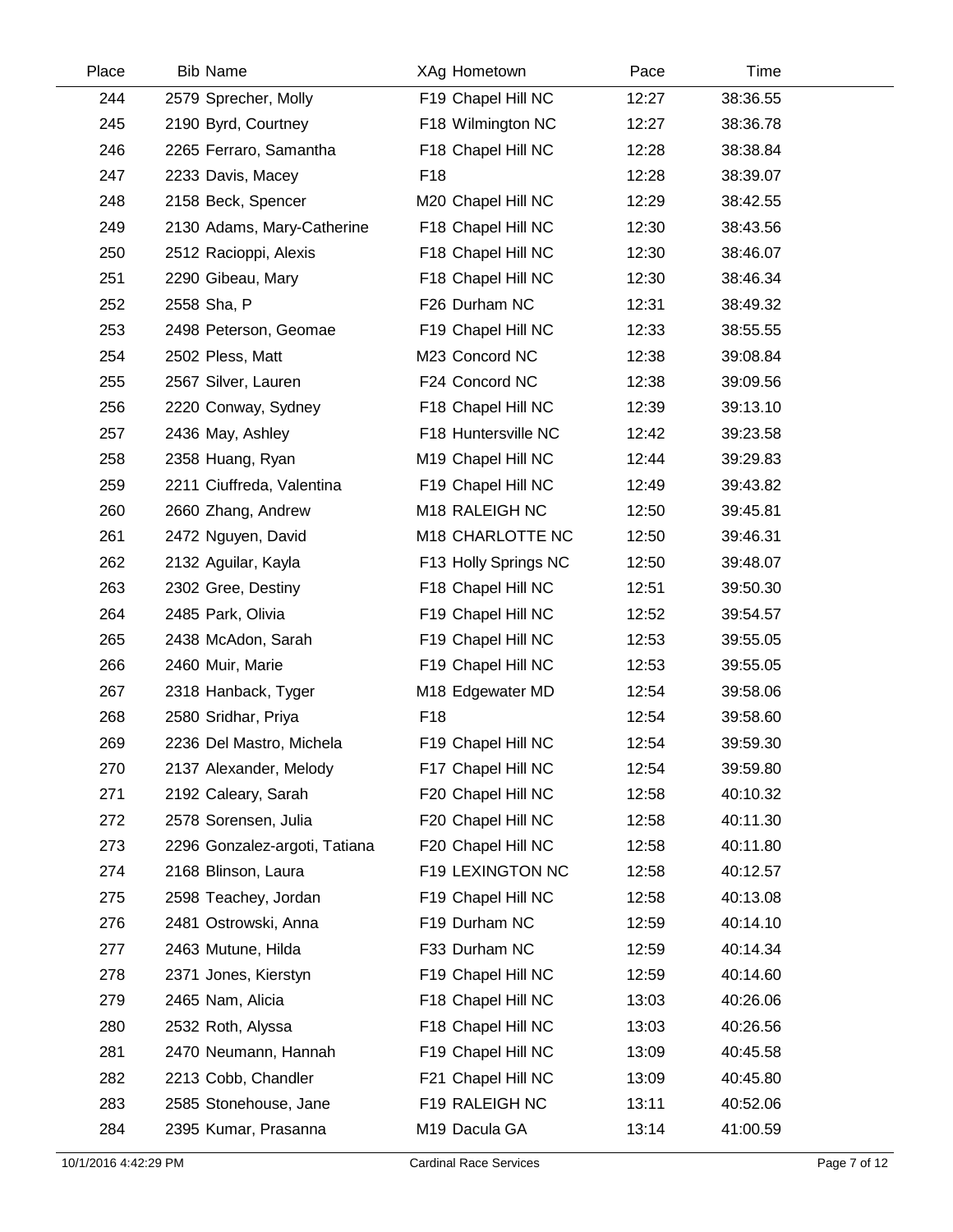| Place | <b>Bib Name</b>           | XAg Hometown            | Pace  | Time     |  |
|-------|---------------------------|-------------------------|-------|----------|--|
| 285   | 2624 Wadhavkar, Neha      | F19 Matthews NC         | 13:14 | 41:01.32 |  |
| 286   | 2447 Mendez, Nancy        | F28 DURHAM NC           | 13:15 | 41:03.83 |  |
| 287   | 2176 Britt, Abby          | F19 Garner NC           | 13:17 | 41:09.81 |  |
| 288   | 2653 Yanoschak, Alexandra | F19 Raleigh NC          | 13:17 | 41:10.56 |  |
| 289   | 2647 Wistreich, Catherine | F19 Chapel Hill NC      | 13:17 | 41:10.57 |  |
| 290   | 2503 Plitt, Katie         | F19 Morrisville NC      | 13:17 | 41:11.08 |  |
| 291   | 2234 Davis-Isaac, Alex    | F20 Chapel Hill NC      | 13:17 | 41:11.82 |  |
| 292   | 2392 Konsouh, Khadiga     | F20 Chapel Hill NC      | 13:18 | 41:13.58 |  |
| 293   | 2261 Farooqui, Zareen     | F19 Cary NC             | 13:18 | 41:14.30 |  |
| 294   | 2197 Carlton, Marisa      | F18 Chapel Hill NC      | 13:22 | 41:26.57 |  |
| 295   | 2181 Brown, Dale          | M50                     | 13:24 | 41:31.81 |  |
| 296   | 2605 Tichy, Michael       | M23 Chapel Hill NC      | 13:25 | 41:36.58 |  |
| 297   | 2431 Martinez, Ramiro     | M25 Chapel Hill NC      | 13:27 | 41:41.31 |  |
| 298   | 2664 Ziemke, Cerina       | F18 Chapel Hill NC      | 13:27 | 41:41.32 |  |
| 299   | 2413 Liu, Emmy            | F20 Chapel Hill NC      | 13:27 | 41:42.55 |  |
| 300   | 2409 Lin, Jin             | F19 Carrboro NC         | 13:28 | 41:44.08 |  |
| 301   | 2357 Huang, Jed           | M <sub>18</sub> Apex NC | 13:29 | 41:47.57 |  |
| 302   | 2610 Tran, Tiffany        | F17 Chapel Hill NC      | 13:29 | 41:48.09 |  |
| 303   | 2644 Wilson, Danielle     | F21 Chapel Hill NC      | 13:31 | 41:53.81 |  |
| 304   | 2645 Wilson, Katie        | F25 WILSON NC           | 13:31 | 41:54.34 |  |
| 305   | 2189 Burton, Ann Mariah   | F18 Chapel Hill NC      | 13:31 | 41:55.06 |  |
| 306   | 2143 Andrews, Caitlyn     | F19 Washington NC       | 13:34 | 42:02.33 |  |
| 307   | 2553 Scott, Amber         | F18 Summerfield NC      | 13:34 | 42:03.31 |  |
| 308   | 2583 Stocks, Jacob        | M20 Greenville NC       | 13:36 | 42:10.05 |  |
| 309   | 2640 Williams, Amber      | F18 Chapel Hill NC      | 13:36 | 42:11.09 |  |
| 310   | 2336 Heilman, Becca       | F18 Chapel Hill NC      | 13:37 | 42:11.34 |  |
| 311   | 2212 Clemente, Marisa     | F18 Chapel Hill NC      | 13:37 | 42:11.56 |  |
| 312   | 2508 Privette, Ashley     | F <sub>18</sub>         | 13:37 | 42:13.32 |  |
| 313   | 2550 Schwein, Kayla       | F19 Chapel Hill NC      | 13:37 | 42:13.32 |  |
| 314   | 2555 Scott, Samantha      | F18 Arden NC            | 13:37 | 42:13.57 |  |
| 315   | 2324 Hardwick, Shelby     | F19 Chapel Hill NC      | 13:38 | 42:16.55 |  |
| 316   | 2323 Hardwick, Brigitte   | F43 Fayetteville NC     | 13:39 | 42:19.05 |  |
| 317   | 2378 Kelly, Emily         | F21 Atlanta GA          | 13:40 | 42:22.83 |  |
| 318   | 2313 Haber, Daniel        | M23 Upper Saddle River  | 13:40 | 42:23.55 |  |
| 319   | 2387 King, Maya           | F21 Chapel Hill NC      | 13:41 | 42:25.34 |  |
| 320   | 2659 Zeng, Shirley        | F20 Chapel Hill NC      | 13:47 | 42:44.33 |  |
| 321   | 2304 Griffith, Allison    | F20 Chapel Hill NC      | 13:48 | 42:46.07 |  |
| 322   | 2255 Elmore, Nicole       | F31 Claremont NC        | 13:48 | 42:47.08 |  |
| 323   | 2254 Elmore, Kailey       | F8 Claremont NC         | 13:48 | 42:48.08 |  |
| 324   | 2604 Tiah, Clifflena      | F20 Chapel Hill NC      | 13:49 | 42:49.80 |  |
| 325   | 2587 Strausser, Erika     | F18 Chapel Hill NC      | 13:49 | 42:50.25 |  |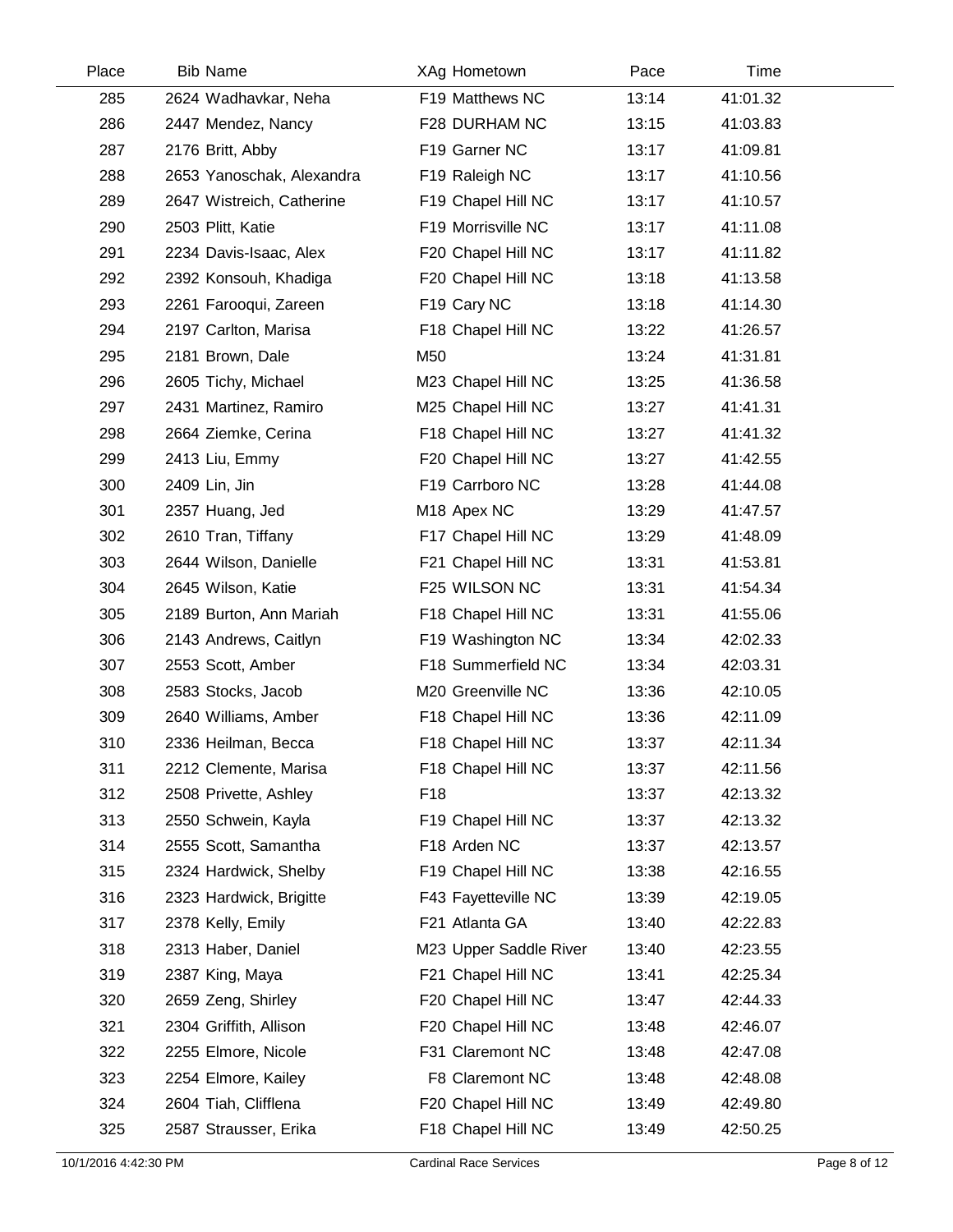| Place | <b>Bib Name</b>                 | XAg Hometown         | Pace  | Time     |  |
|-------|---------------------------------|----------------------|-------|----------|--|
| 326   | 2334 Heavner, Jenna             | F19 Hickory NC       | 13:49 | 42:51.32 |  |
| 327   | 2298 Goswamy, Gauri             | F18 Charlotte NC     | 13:50 | 42:51.58 |  |
| 328   | 2560 Shah, Sonam                | F20 Chapel Hill NC   | 13:50 | 42:52.31 |  |
| 329   | 2439 McDaniel, Caroline         | F19 Randleman NC     | 13:52 | 43:00.08 |  |
| 330   | 2359 Huiberts, Ceciel           | F21 Chapel Hill NC   | 13:59 | 43:20.81 |  |
| 331   | 2514 Radu, Priscila             | F19 Chapel Hill NC   | 14:01 | 43:27.57 |  |
| 332   | 2571 Skevin, Anja               | F19 Chapel Hill NC   | 14:02 | 43:29.07 |  |
| 333   | 2529 Roberson, Erika            | F18 Chapel Hill NC   | 14:02 | 43:30.30 |  |
| 334   | 2363 Jackson, Logan             | M18 Chapel Hill NC   | 14:02 | 43:30.84 |  |
| 335   | 2538 Sales, Alaina              | F18 Chapel Hill NC   | 14:02 | 43:31.56 |  |
| 336   | 2267 Fetsko, Maddie             | F18 Chapel Hill NC   | 14:03 | 43:32.31 |  |
| 337   | 2537 Salazar Duran, Johanna     | F20 Chapel Hill NC   | 14:07 | 43:46.82 |  |
| 338   | 2291 Gibson, Lizzi              | F18 Chapel Hill NC   | 14:11 | 43:58.82 |  |
| 339   | 2596 Tang, Yulu                 | F20 Chapel Hill NC   | 14:15 | 44:09.83 |  |
| 340   | 2429 Marino, Kristen            | F <sub>20</sub>      | 14:15 | 44:10.32 |  |
| 341   | 2286 Garcia, Karla              | F20 Chapel Hill NC   | 14:15 | 44:10.34 |  |
| 342   | 2618 Vaughn, Katie              | F21 Chapel Hill NC   | 14:15 | 44:10.56 |  |
| 343   | 2552 Sclafani, Marisa           | F20 Chapel Hill NC   | 14:15 | 44:10.79 |  |
| 344   | 2278 Frahm, Tabitha             | F26 Chapel Hill NC   | 14:17 | 44:16.81 |  |
| 345   | 2488 Parker, Lydia              | F21 Chapel Hill NC   | 14:17 | 44:16.82 |  |
| 346   | 2576 Soder, Brittany            | F22 Carrboro NC      | 14:17 | 44:17.06 |  |
| 347   | 2484 Paredes, Daniela           | F21 Chapel Hill NC   | 14:17 | 44:17.83 |  |
| 348   | 2283 Gaddy, Haylee              | F18 Chapel Hill NC   | 14:17 | 44:18.06 |  |
| 349   | 2415 Liu, Willow                | F18 Chapel Hill NC   | 14:18 | 44:18.80 |  |
| 350   | 2412 Liu, Changhao              | M19 Chapel Hill NC   | 14:18 | 44:18.83 |  |
| 351   | 2285 Gao, Phoebe                | F22 Chapel Hill NC   | 14:18 | 44:19.31 |  |
| 352   | 2590 Subramanium, Sanjana       | F19 Chapel Hill NC   | 14:18 | 44:20.09 |  |
| 353   | 2562 Shaljian, Emily            | F18 Chapel Hill NC   | 14:23 | 44:35.83 |  |
| 354   | 2482 Ouyang, Luman              | F22 Chapel Hill NC   | 14:24 | 44:37.06 |  |
| 355   | 2159 Becker, Annika             | F18 Greenville NC    | 14:24 | 44:37.08 |  |
| 356   | 2367 Jiang, Jialing             | F21 Chapel Hill NC   | 14:25 | 44:40.57 |  |
| 357   | 2131 Aguilar, Carlos            | M36 Holly Springs NC | 14:26 | 44:44.06 |  |
| 358   | 2133 Aguilar, Keilani           | F7 Holly Springs NC  | 14:26 | 44:44.56 |  |
| 359   | 2140 Alston, Jazmin             | F21 Chapel Hill NC   | 14:30 | 44:57.83 |  |
| 360   | 2206 Cho, Yuri                  | F21 Milton GA        | 14:30 | 44:58.30 |  |
| 361   | 2631 Weaver, Mike               | M18 Chapel Hill NC   | 14:30 | 44:58.33 |  |
| 362   | 2417 Lopez-Sotillo, Alfredo     | M18 Coral Gables FL  | 14:31 | 44:58.56 |  |
| 363   | 2451 Michael, Emily             | F18 Chapel Hill NC   | 14:32 | 45:02.07 |  |
| 364   | 2497 Peterson, Ashley           | F23 Chapel Hill NC   | 14:33 | 45:05.07 |  |
| 365   | 2295 Gonzalez, Peter            | M18 Coral Gables FL  | 14:34 | 45:10.58 |  |
| 366   | 2309 Guerrero Hernandez, Caroli | F12 Chapel Hill NC   | 14:41 | 45:31.32 |  |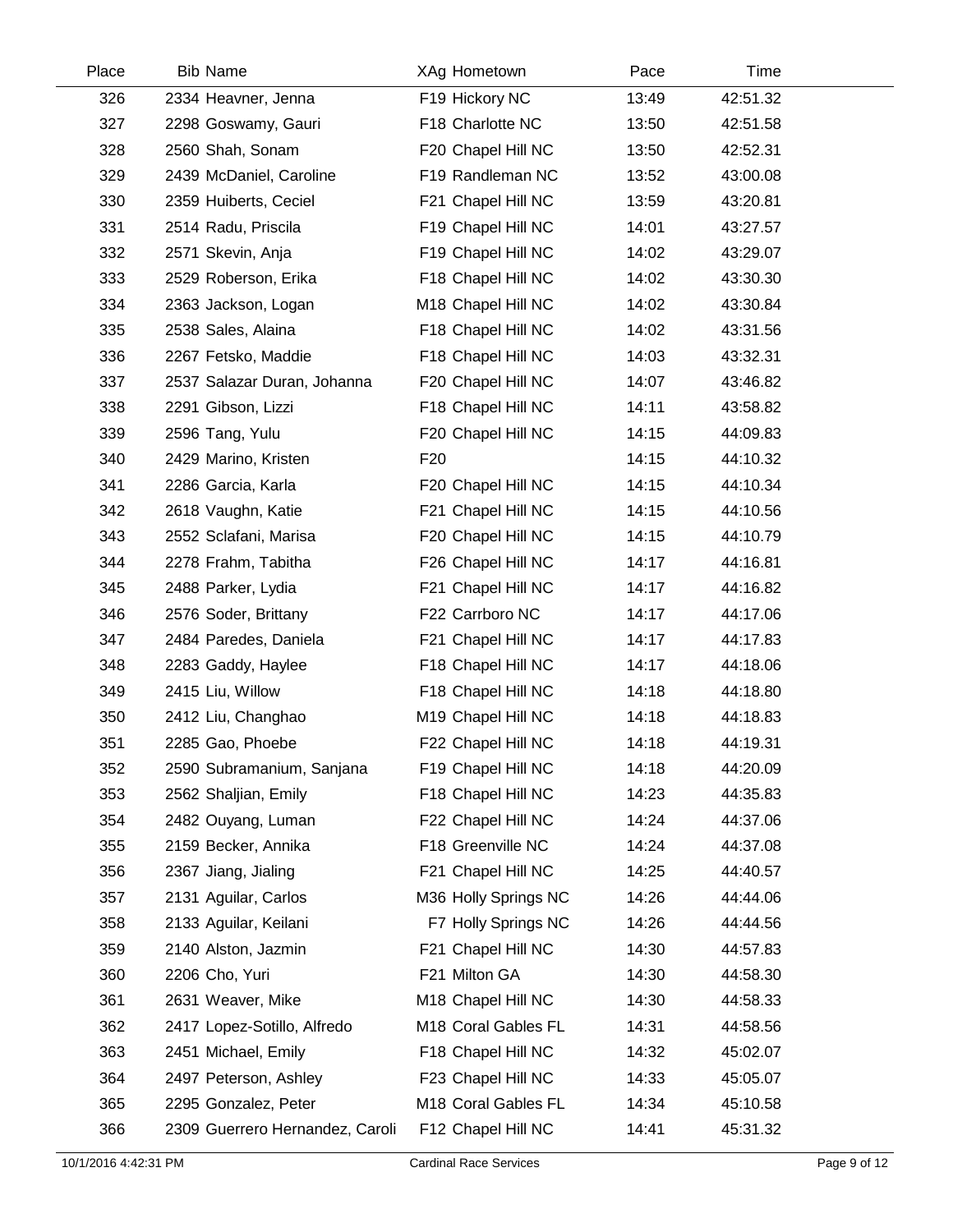| Place | <b>Bib Name</b>                | XAg Hometown         | Pace  | Time     |  |
|-------|--------------------------------|----------------------|-------|----------|--|
| 367   | 2310 Guerrero Hernandez, Maria | F15 Chapel Hill NC   | 14:42 | 45:34.55 |  |
| 368   | 2305 Grimm, Hanna              | F18 Waxhaw NC        | 14:54 | 46:11.08 |  |
| 369   | 2204 Cherkez, Polina           | F18 Chapel Hill NC   | 14:54 | 46:11.33 |  |
| 370   | 2228 Daghestani, Samia         | F <sub>17</sub>      | 15:00 | 46:29.06 |  |
| 371   | 2559 Shah, Shreya              | F18 Chapel Hill NC   | 15:00 | 46:31.10 |  |
| 372   | 2381 Kian, Emily               | F18 Boca Raton FL    | 15:01 | 46:31.80 |  |
| 373   | 2446 Mendez, Leslie            | F11 DURHAM NC        | 15:04 | 46:41.32 |  |
| 374   | 2199 Carreno, Cesar            | M17 Cary NC          | 15:11 | 47:04.28 |  |
| 375   | 2341 Heydary, Tahareh          | F26 Morrisville NC   | 15:11 | 47:05.07 |  |
| 376   | 2592 Sugiura, Honoka           | F20 Chapel Hill NC   | 15:13 | 47:09.08 |  |
| 377   | 2471 Ng, Sandy                 | F18 Chapel Hill NC   | 15:13 | 47:09.08 |  |
| 378   | 2356 Hu, Jenny                 | F17 Chapel Hill NC   | 15:13 | 47:09.81 |  |
| 379   | 2160 Behairy, Mohannad         | M27 Morrisville NC   | 15:13 | 47:10.59 |  |
| 380   | 2201 Chan, Hazel               | F20 Chapel Hill NC   | 15:13 | 47:11.08 |  |
| 381   | 2144 Arellano, Brenda          | F36 Cary NC          | 15:15 | 47:17.80 |  |
| 382   | 2475 Nguyen, Tom               | M18 Chapel Hill NC   | 15:16 | 47:18.34 |  |
| 383   | 2428 Manning, Olivia           | F18 Chapel Hill NC   | 15:16 | 47:19.80 |  |
| 384   | 2339 Hernandez, Jessica        | F18 charlotte NC     | 15:16 | 47:21.08 |  |
| 385   | 2607 Tolonen, lina-Sofia       | F23 Chapel Hill NC   | 15:22 | 47:37.34 |  |
| 386   | 2623 Vu, Anna                  | F18 Chapel Hill NC   | 15:22 | 47:37.56 |  |
| 387   | 2401 Ledford, Eimi             | F20 Chapel Hill NC   | 15:22 | 47:38.06 |  |
| 388   | 2418 Lu, Zhouxiao              | F17 Chapel Hill NC   | 15:22 | 47:38.33 |  |
| 389   | 2203 Chen, Jinyu               | F18 Chapel Hill NC   | 15:23 | 47:41.58 |  |
| 390   | 2594 Sun, Noah                 | F18 Chapel Hill NC   | 15:23 | 47:42.09 |  |
| 391   | 2373 Jones-Elliott, Octavia    | F27 Lillington NC    | 15:24 | 47:45.31 |  |
| 392   | 2662 Zhang, Tianyi             | F18 Chapel Hill NC   | 15:24 | 47:45.56 |  |
| 393   | 2147 Ayvaz, Sezin              | F21 Chapel Hill NC   | 15:26 | 47:50.32 |  |
| 394   | 2134 Aguilar, Krystal          | F10 Holly Springs NC | 15:26 | 47:51.06 |  |
| 395   | 2322 Happ, Megan               | F18 Chapel Hill NC   | 15:29 | 47:58.62 |  |
| 396   | 2453 Milia, Maticyn            | F18 Chapel Hill NC   | 15:29 | 47:59.08 |  |
| 397   | 2642 Williams, Jill            | F18 Chapel Hill NC   | 15:31 | 48:07.30 |  |
| 398   | 2394 Kruse, Carly              | F18 Chapel Hill NC   | 15:31 | 48:07.31 |  |
| 399   | 2557 Serafen, Katie            | F21 Chapel Hill NC   | 15:38 | 48:27.82 |  |
| 400   | 2153 Barnaba, Maddie           | F21 charlotte NC     | 15:38 | 48:28.07 |  |
| 401   | 2442 McQuillan, Katie          | F19 CARY NC          | 15:54 | 49:18.31 |  |
| 402   | 2609 Tran, Mary                | F19 Chapel Hill NC   | 15:54 | 49:18.58 |  |
| 403   | 2525 Ring, Win                 | M18 Chapel Hill NC   | 16:09 | 50:02.56 |  |
| 404   | 2365 Jagani, Radhika           | F19 Waxhaw NC        | 16:09 | 50:02.58 |  |
| 405   | 2205 Cheung, Jessica           | F18 Jacksonville NC  | 16:09 | 50:03.31 |  |
| 406   | 2516 Rajasekar, Bhairavi       | F18 Chapel Hill NC   | 16:09 | 50:04.33 |  |
| 407   | 2422 Mahalingam, Serena        | F18 Chapel Hill NC   | 16:10 | 50:05.55 |  |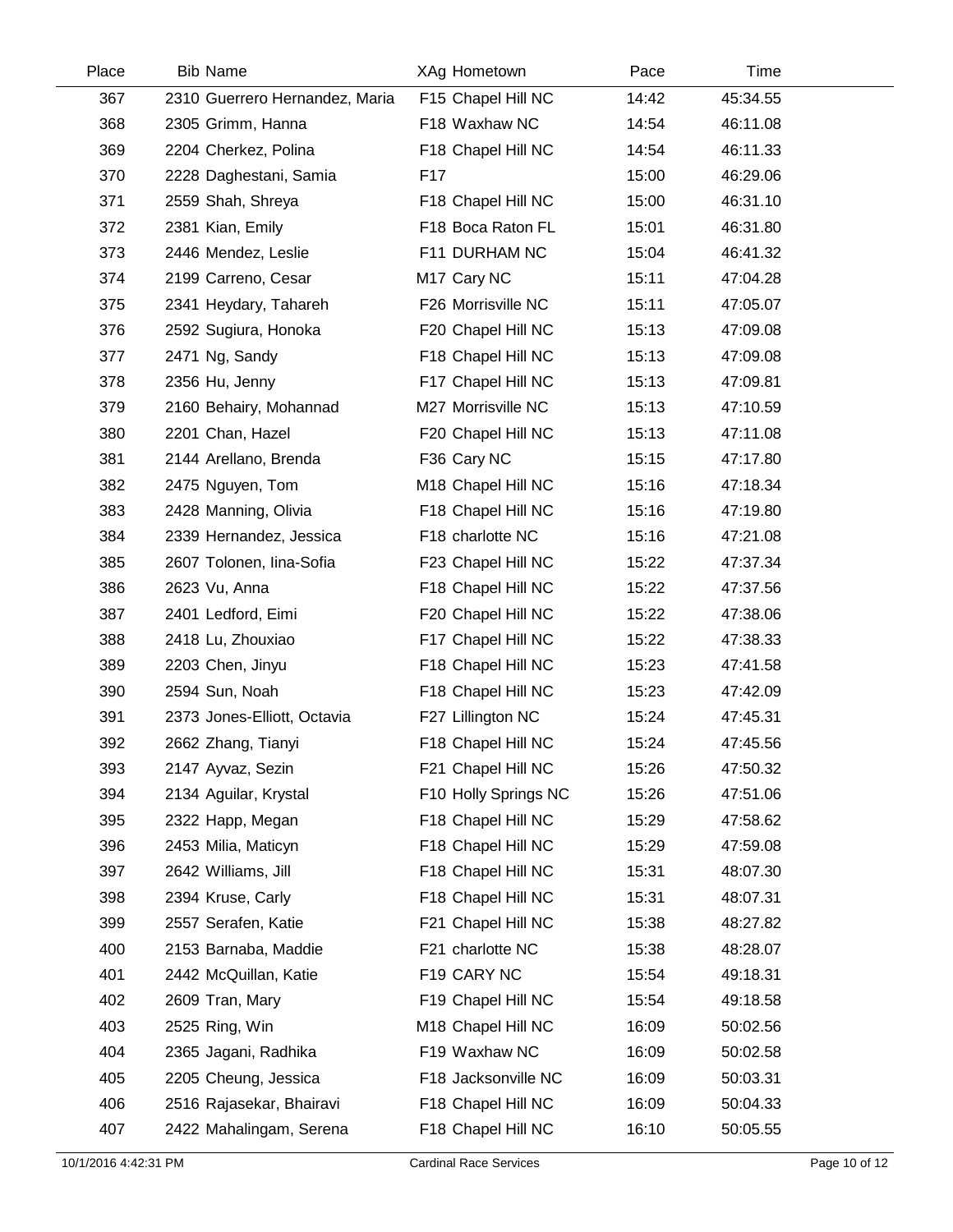| Place | <b>Bib Name</b>         | XAg Hometown         | Pace  | Time     |  |
|-------|-------------------------|----------------------|-------|----------|--|
| 408   | 2135 Aguilar, Lizayda   | F35 Holly Springs NC | 16:10 | 50:06.82 |  |
| 409   | 2534 Russell, Emily     | F18 Davidson NC      | 16:25 | 50:52.55 |  |
| 410   | 2275 Fogarty, Abby      | F18 Chapel Hill NC   | 16:25 | 50:52.83 |  |
| 411   | 2544 Saxena, Sonam      | F <sub>18</sub>      | 16:25 | 50:53.05 |  |
| 412   | 2210 Cieza, Elizabeth   | F18 Cary NC          | 16:25 | 50:53.06 |  |
| 413   | 2629 Watson, Kinsey     | F17 Chapel Hill NC   | 16:26 | 50:55.57 |  |
| 414   | 2178 Broadway, Anna     | F18 Cullowhee NC     | 16:26 | 50:55.82 |  |
| 415   | 2476 Oberto, Corey      | M18 Wilmington NC    | 16:41 | 51:42.09 |  |
| 416   | 2166 Blackard, Will     | M19 winston-salem NC | 16:41 | 51:43.30 |  |
| 417   | 2343 High, Jack         | M18 Durham NC        | 16:41 | 51:44.06 |  |
| 418   | 2216 Combs, Davis       | M18 Davidson NC      | 16:42 | 51:45.06 |  |
| 419   | 2251 Duncan, Cole       | M22 Lincolnton NC    | 16:48 | 52:03.33 |  |
| 420   | 2466 Namkung, Elizabeth | F27 Chapel Hill NC   | 16:48 | 52:04.55 |  |
| 421   | 2462 Murray, MaryKate   | F19 Chapel Hill NC   | 16:48 | 52:04.80 |  |
| 422   | 2526 Ritch, Amanda      | F19 Chapel Hill NC   | 16:48 | 52:04.84 |  |
| 423   | 2456 Minor, Catherine   | F18 Chapel Hill NC   | 16:48 | 52:05.08 |  |
| 424   | 2209 Chung, Hang Yu     | F22 Chapel Hill NC   | 16:48 | 52:06.06 |  |
| 425   | 2464 Nagata, Namiko     | F21 Chapel Hill NC   | 16:49 | 52:07.07 |  |
| 426   | 2345 Ho, Georgina       | F21 Chapel Hill NC   | 16:49 | 52:07.08 |  |
| 427   | 2440 McGarr, Matthew    | M21 Chapel Hill NC   | 16:59 | 52:38.56 |  |
| 428   | 2491 Paulson, Ambika    | F20 Chapel Hill NC   | 17:00 | 52:40.81 |  |
| 429   | 2148 Bach, Linh         | M18 Durham NC        | 17:03 | 52:51.82 |  |
| 430   | 2224 Costigan, Grace    | F16 Cary NC          | 17:04 | 52:53.30 |  |
| 431   | 2386 Kim, Nina          | F19 Chapel Hill NC   | 17:06 | 53:00.81 |  |
| 432   | 2597 Taylor, Katie      | F18 Chapel Hill NC   | 17:20 | 53:44.81 |  |
| 433   | 2312 Gutshall, Emily    | F19 Henderson NC     | 17:26 | 54:03.55 |  |
| 434   | 2540 Sams, Harli        | F20 Henderson NC     | 17:26 | 54:03.80 |  |
| 435   | 2288 Ge, Yi             | F18 Chapel Hill NC   | 17:30 | 54:15.05 |  |
| 436   | 2406 Liang, Shiyao      | F18 Chapel Hill NC   | 17:31 | 54:17.30 |  |
| 437   | 2183 Brown, Maria       | F46                  | 17:32 | 54:21.05 |  |
| 438   | 2180 Brown, Caroline    | F <sub>19</sub>      | 17:32 | 54:21.32 |  |
| 439   | 2260 Fan, Zhiying       | F19 Carrboro NC      | 17:33 | 54:25.83 |  |
| 440   | 2194 Cao, Zhewei        | F19 Carrboro NC      | 17:34 | 54:26.06 |  |
| 441   | 2510 Qiu, Yihan         | F18 Carrboro NC      | 17:34 | 54:26.31 |  |
| 442   | 2231 Davidson, Cole     | M16 Fort Mill SC     | 17:38 | 54:40.83 |  |
| 443   | 2187 Burnett, Holly     | F17 Charlotte NC     | 17:38 | 54:41.31 |  |
| 444   | 2235 DeGeorge, Nicole   | F18 Chapel Hill NC   | 17:39 | 54:41.81 |  |
| 445   | 2589 Su, Qi             | F17 Chapel Hill NC   | 17:43 | 54:54.06 |  |
| 446   | 2171 Bozentka, Meredith | F20 CARY NC          | 17:47 | 55:08.32 |  |
| 447   | 2420 Luther, Ilsa       | F21 Carrboro NC      | 17:47 | 55:08.82 |  |
| 448   | 2546 Schimsher, AB      | F18 Charlotte NC     | 17:53 | 55:27.56 |  |